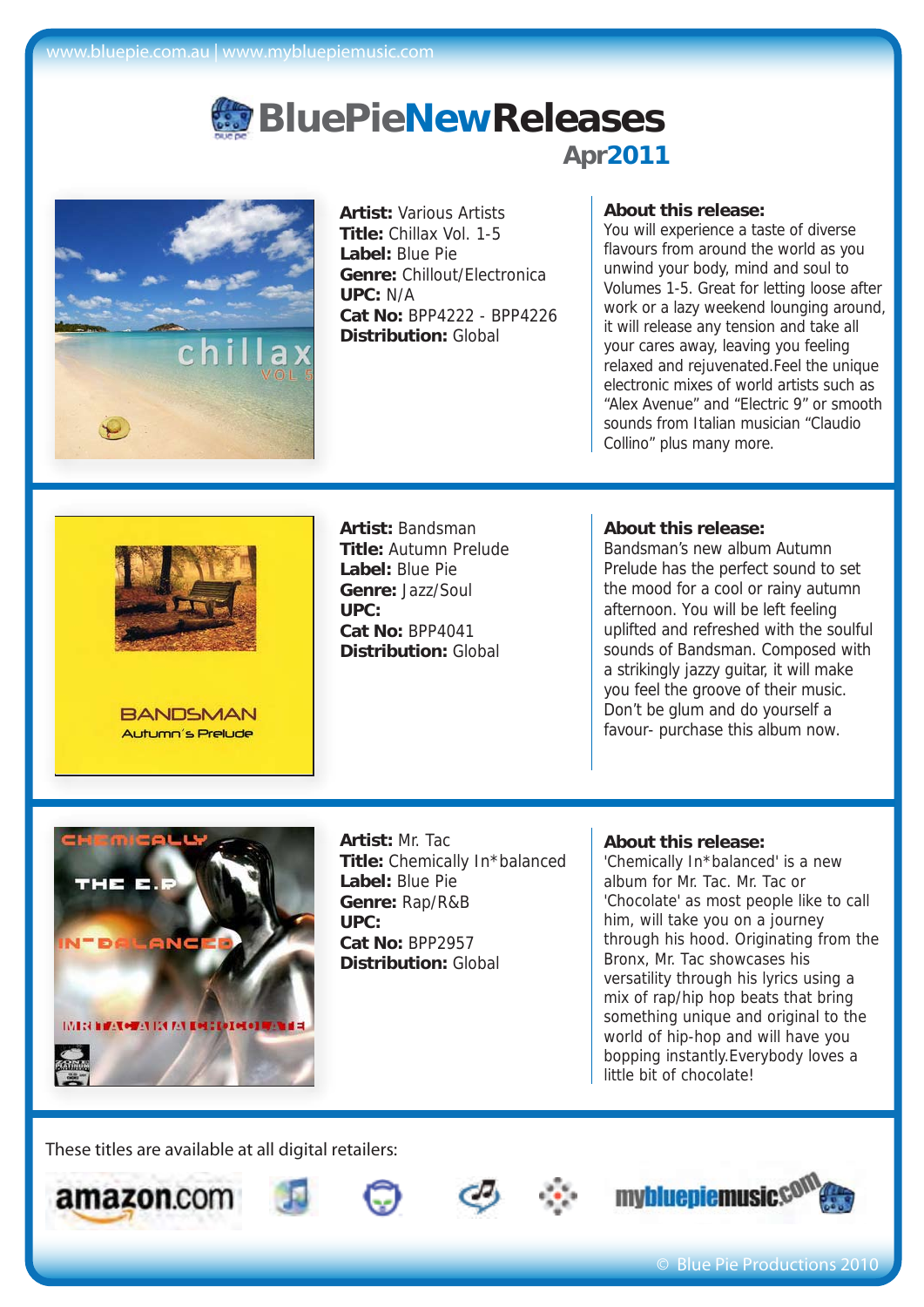

**Artist:** Various Artists **Title:** The Elements of Urban **Label:** Blue Pie **Genre:** Urban **UPC:** N/A **Cat No:** BPP4248 **Distribution:** Global

## **About this release:**

The Elements of Urban series are back to provide more of a wide range of smooth, sexy, soulful RnB and hip hop flavours for any urban music fan. Anthony Que and Faze Alone throw in some reggae sounds whilst De Indispensables energizes his songs with some unique rap beats. Meanwhile Aren B and Blackface show off some slow jams.A must have for your urban collection. It will definitely get you on the dance floor.



**Artist:** Cath Fergusson **Title:** Take **Label:** Blue Pie **Genre:** Alternative **UPC:** 881034755506 **Cat No:** BPP4259 **Distribution:** Global

### **About this release:**

Local Brisbane based songwriter Cath Fergusson has released her new single "Take". Cath displays her emotions in a pure sweet voice as she strums the guitar, and tells her story. This track has a lovely, mellow indie-pop sound. No doubt we will be hearing a lot more from this up and coming singer soon.



**Artist:** Bill Deiz **Title:** The Nashville Tracks **Label:** Blue Pie **Genre:** Country/Blues **UPC:** 881034755513 **Cat No:** BPP4179 **Distribution:** Global

#### **About this release:**

Keep rocking and rolling with Bill Deiz's newest release 'The Nashville Tracks'In The Nashville Tracks, Billy Ray serves up a fusion of rock'n roll, country, blues and even a bit of folk. The album is joyous, upbeat and doesn't fail to entertain the whole way through. Join Billy's roller coaster ride and embrace the journey!









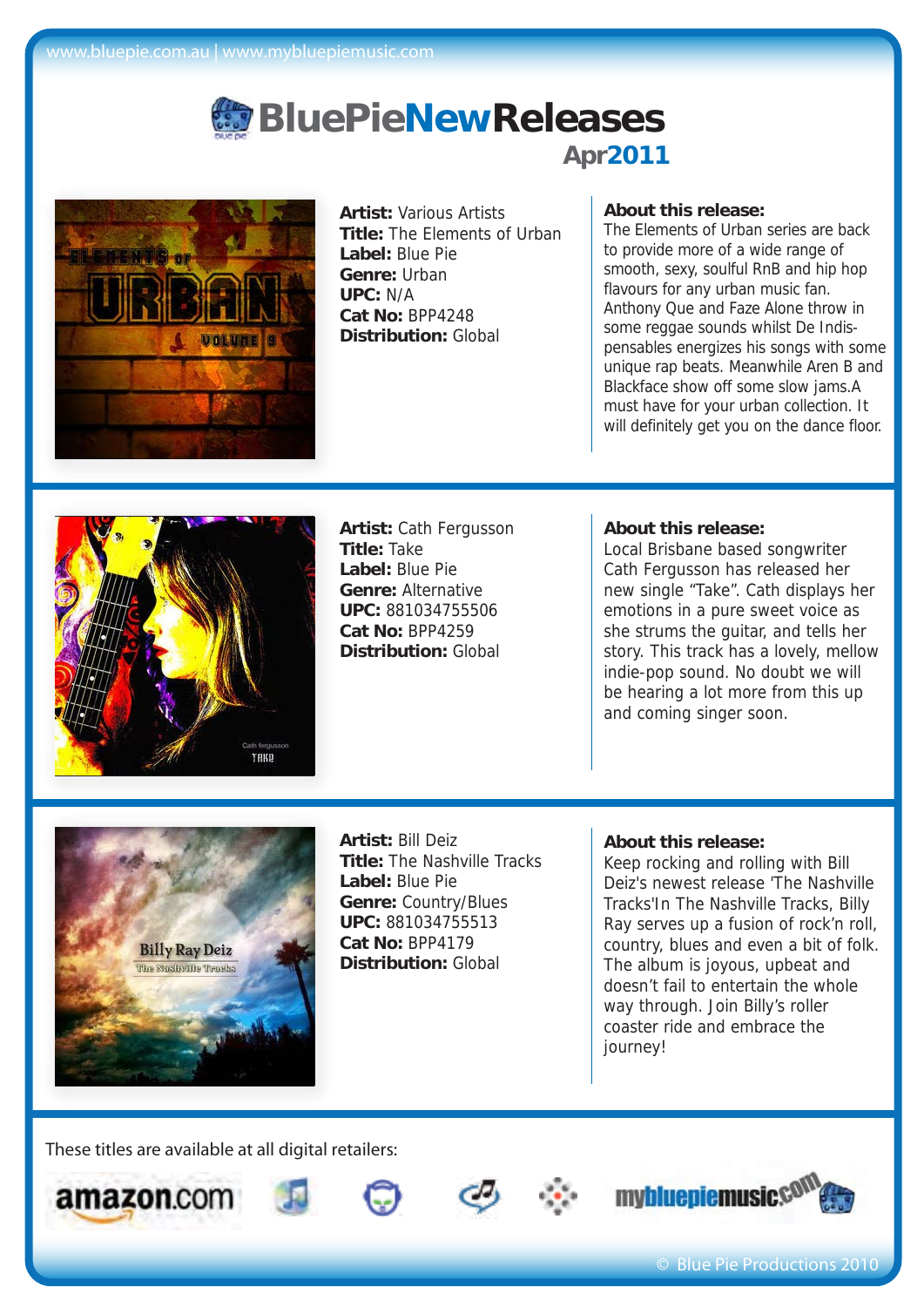

**Artist:** Rob Byron **Title:** Never Ending River **Label:** Blue Pie **Genre:** Folk **UPC:** 881034755537 **Cat No:** BPP4373 **Distribution:** Global

## **About this release:**

Swim down the "Never Ending River"Rob Byron is a contemporary folk singer that takes inspiration from nature and the world around us to express the beautiful emotions in his songs.The album speaks of life's journeys, and of the "never ending river" taking us through different paths which sometimes leads to a fork in which we must decide which path to take. Join Rob as he takes you on his magical journey through interpreting the world we live in through his music.



**Artist:** Damn Glad **Title:** That's That **Label:** Blue Pie **Genre:** Pop/Rock **UPC:** 881034756060 **Cat No:** BPP4263 **Distribution:** Global

### **About this release:**

Damn Glad have released their debut album "That's That" and they want to rock with you! Filled with clean modern pop-rock sounds, this album will appeal to almost anyone that enjoys quality music. The band brings personality and great grooves to each of their songs. These talented guys will have you hooked and have you humming and tapping along from the album's start to finish.



**Artist:** Steven Graves **Title:** Make A New World **Label:** Blue Pie **Genre:** Country **UPC:** 881034756084 **Cat No:** BPP4265 **Distribution:** Global

#### **About this release:**

Steven Graves wants you to "Make a new world" on his debut album. Steven lyrically expresses the 'new world' he wants us to create. His outlook is positive through his upbeat rhythms, mashing up reggae, country and blues. He describes his desire for a peaceful world, where war does not exist and where we can be ourselves and love one another. Listening to "Make a new world" will inspire you to make a difference.









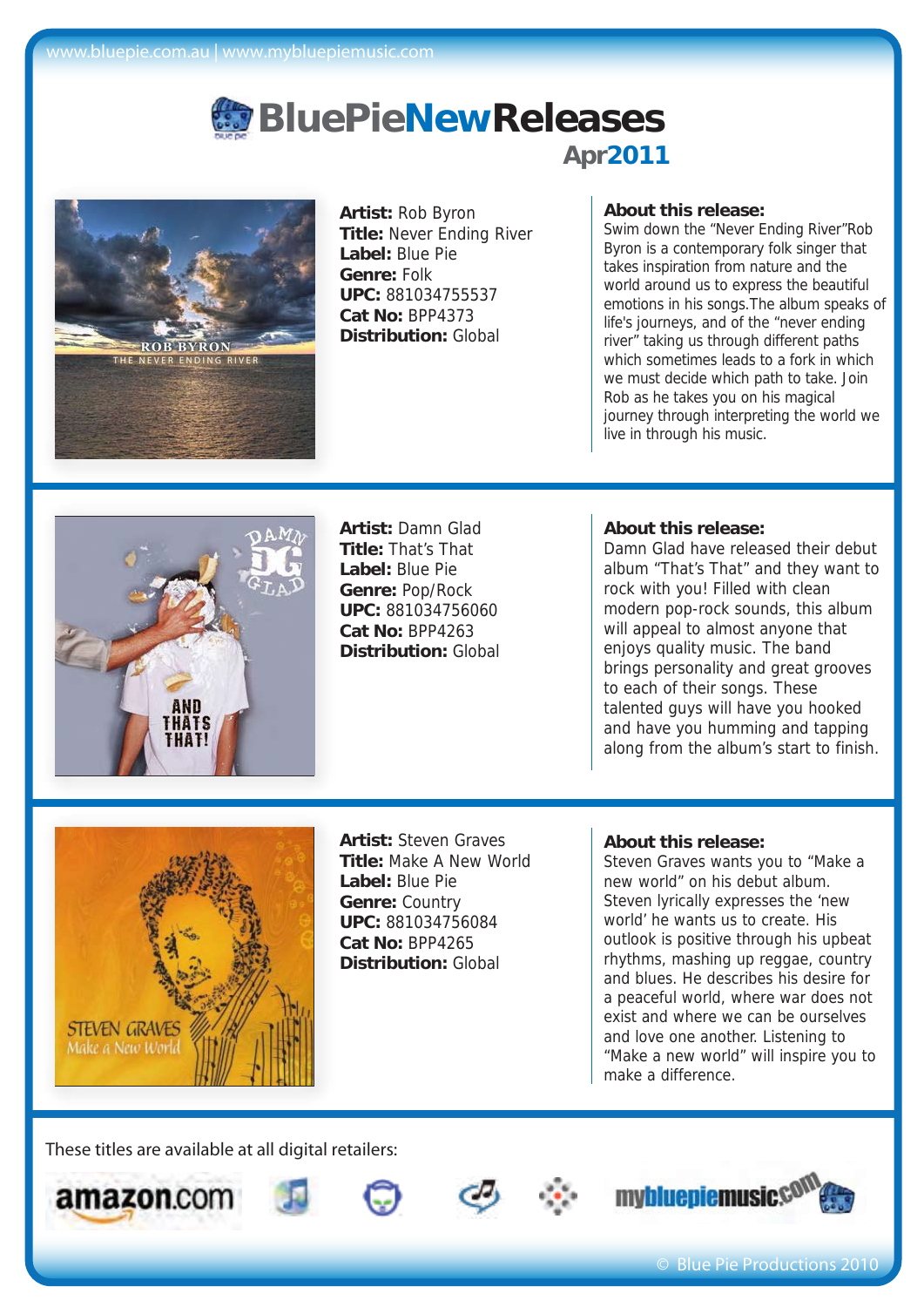

**Artist:** Damn Glad **Title:** Not for Nothing **Label:** Blue Pie **Genre:** Pop/Rock **UPC:** 881034756091 **Cat No:** BPP4266 **Distribution:** Global

## **About this release:**

Damn Glad releases a follow up to their debut album "Not for Nothing". The new pop-rock album shows the band's growth as a group with powerful vocals and great energy. Damn Glad have definitely proven themselves with their inspiring songs, personality and an attitude that rocks!



**Artist:** Michael Van De Bossche **Title:** Better Late Than Never **Label:** Blue Pie **Genre:** Jazz **UPC:** 881034756145 **Cat No:** BPP4262 **Distribution:** Global

#### **About this release:**

Michael Van De Bossche joins us on his mellow new album "Better late than never".Michael displays his mature side in his music through a fusion of soft rock, jazz and blues. With soulful backup singers and using a wide range of instruments you will enjoy the retro sounds of this album.

**HURRICANEHEALING.US MUSIC THAT HEALS**<br>Vol 23

**Artist:** Various Artists **Title:** Hurricane Healing **Label:** Blue Pie **Genre:** Pop/Rock **UPC:** N/A **Cat No:** BPP2519 **Distribution:** Global

#### **About this release:**

Various artists have united for the very successful Hurricane Healing series. Hurricane Healing compilation albums allow music fans to support and make a difference to those unfortunate enough to have been affected by natural disasters, in particular hurricanes all around the world. You will hear contributions from a wide array of artists who send out messages of hope, strength and staying positive. Open up your heart and purchase Hurricane Healing's rock n roll compilation and you'll be contributing to the lives of those struggling to heal from the impact of these devastating disasters.